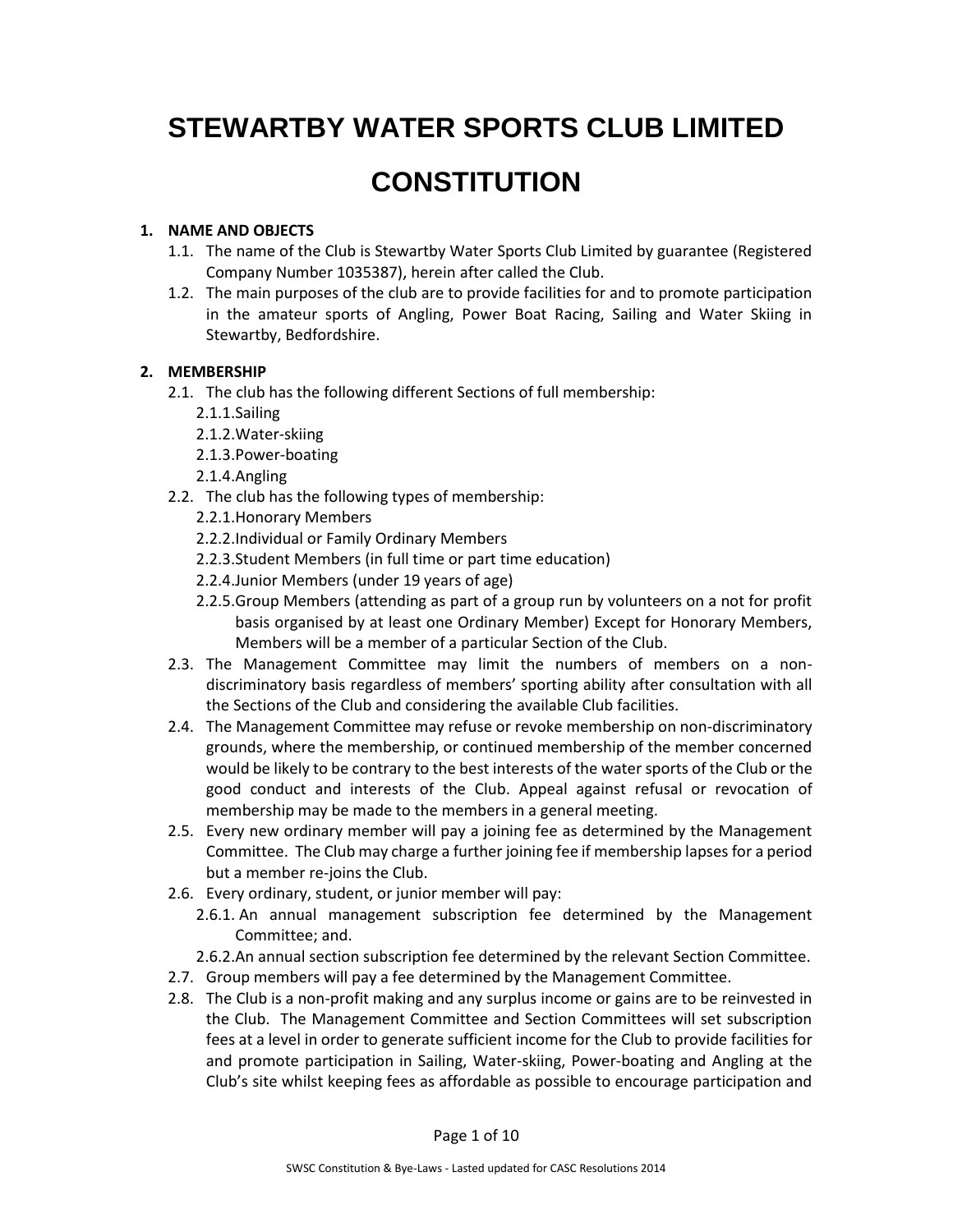such that subscription fees and participation costs do not pose a significant obstacle to participation.

2.9. Each Section is responsible for encouraging active participation by its Members in the Club's water sports, including indirect participation such as coaching, supporting others participating, providing crew, rescue, officer of the day and scrutineering services, and assisting with voluntary improvement and maintenance of the Club's facilities.

# **3. OFFICERS**

- 3.1. The Club may have a President and Vice President(s), elected annually at the Annual General Meeting and they will become Honorary Members for their term of office
- 3.2. The Management Committee and each Section Committee will elect a Chairman, Vice Chairman, Secretary and Treasurer (the Officers) annually at their respective annual general meetings.

## **4. MANAGEMENT**

4.1. The Management of the Club will be entirely in the hands of the Management Committee who will have power to appoint sub-committees.

## **5. MANAGEMENT COMMITTEE**

- 5.1. The Management Committee will consist of the Officers of the Club elected at the A.G.M. and a maximum of two persons elected from each Section at the relevant Section AGMs and to be ratified at the AGM of the Club. Such ratification not to be unreasonably withheld.
- 5.2. A member of the Management Committee will be deemed to have vacated office if:
	- 5.2.1.The member becomes bankrupt or makes any arrangement or composition with his creditors generally; or
	- 5.2.2.a registered medical practitioner who is treating that person gives a written opinion to the Management Committee stating that that person has become physically or mentally incapable of acting as a member of the Management Committee and may remain so for more than three months; or
	- 5.2.3.by reason of that person's mental health, a court makes an order which wholly or partly prevents that person from personally exercising any powers or rights which that person would otherwise have; or
	- 5.2.4.member resigns his office by notice to the Club; or
	- 5.2.5.the member will without sufficient reason for more than three consecutive meetings of the Management Committee have been absent without permission of the Management Committee and the Management Committee resolves that his office be vacated.

## **6. SECTIONS**

- 6.1. Every Section will hold an A.G.M. not less than 42 days prior to the A.G.M. of the Club and will elect a Chairman, Vice Chairman, Secretary, Treasurer, and other Members deemed necessary. Each Section will elect up to, two members to sit on the Management Committee, who may or not be members of the Section Committee.
- 6.2. Each Section Committee may make its own rules regarding participation in the water sport of that Section for the purposes of ensuring the safety of participants and to encourage participation by all Members. The Management Committee will have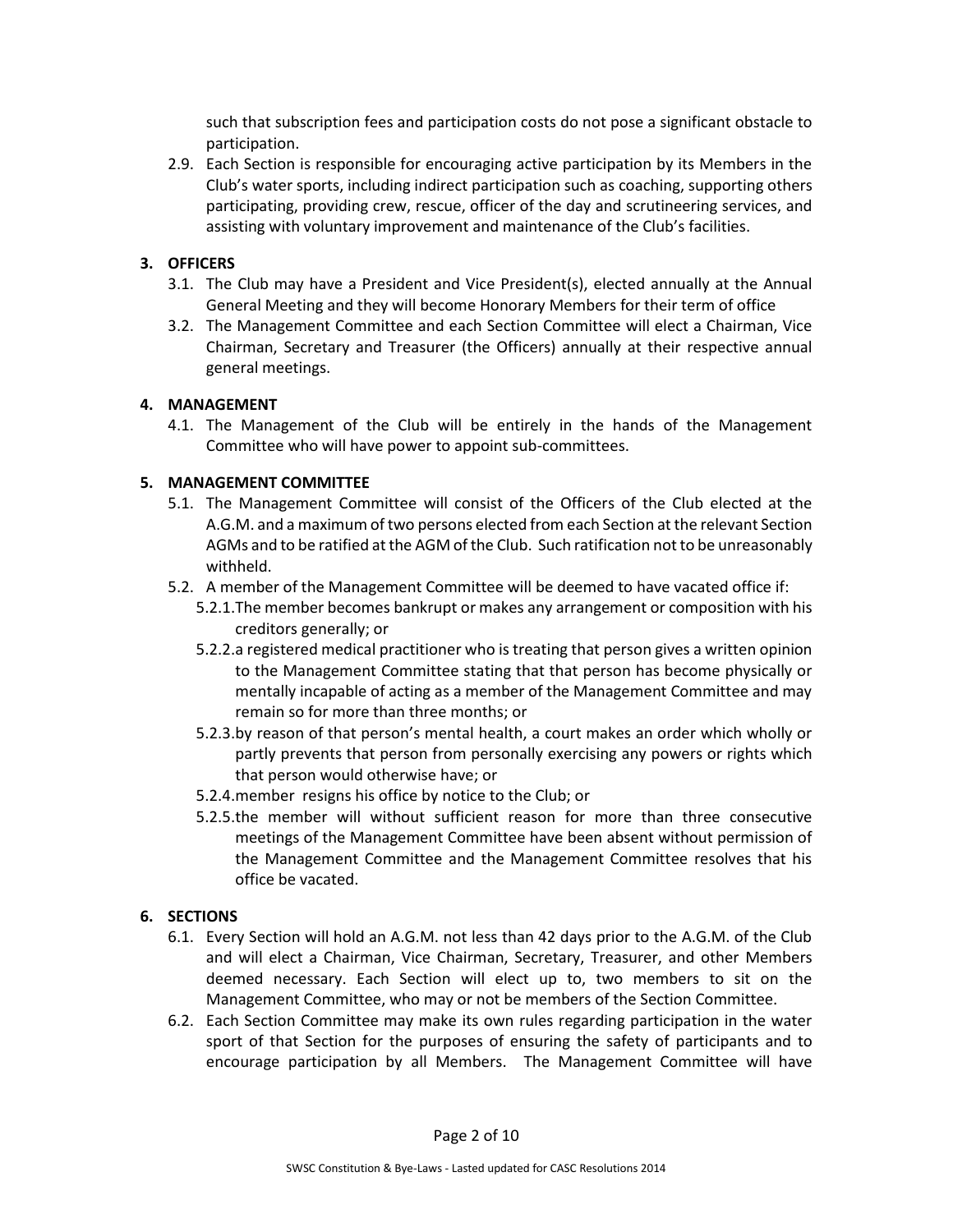discretion to make directions as to section rules in the best interests of the Club as a whole.

# **7. ACCOUNTS**

- 7.1. Each Section and the Management Committee will operate a separate bank account held at a bank approved by the Management Committee from time to time.
- 7.2. Section Accounts must incorporate a full inventory of fixtures, fittings, boats and equipment, will be audited and presented to the relevant Section A.G.M. and also to the Management Committee.
- 7.3. Management Committee Accounts must incorporate a full inventory of fixtures, fittings, boats and equipment, will be audited and presented to the Management Committee AGM.
- 7.4. The Club will prepare consolidated annual accounts incorporating the accounts of each Section and the Management Committee accounts.
- 7.5. The funds held in each Section account and the Management Committee account are all funds of the Club as a whole and the Management Committee may direct Sections to contribute to meet any liability of other Sections where the liability is necessary and that Section is unable to meet it without contribution.
- 7.6. A Section may request the Management Committee to assist in funding equipment, facilities or staff for purposes special to that Section and the Management Committee has an unfettered discretion whether or not to assist with funding.

# **8. PROCEEDINGS OF THE MANAGEMENT COMMITTEE**

- 8.1. The Management Committee will meet as required but on at least four occasions in each year and the quorum for business will be seven. The first full Management Committee meeting, will take place within 14 days of each AGM. In addition to all powers inherent in its duty to manage the affairs of the Club, the Management Committee will have power to:-
	- 8.1.1. Draw up rules of procedure governing conduct of business at its own meetings.
	- 8.1.2.Make, alter and repeal bye-laws regulating:-
	- 8.1.3.The use of the Clubhouse land and premises by Members.
	- 8.1.4.The admission of guests to the Clubhouse, land and premises.
	- 8.1.5.The co-ordination of all Section and Club activities.
	- 8.1.6.The dress and conduct of all persons on the premises of the Club.
	- 8.1.7.The precautions, procedures and equipment required of Members individually or of the Club as a whole for the safe use of the water.
- 8.2. Fix the amount of subscriptions and any other dues that it considers should be payable to the Club by any persons being a Member or otherwise using the facilities of the Club.
- 8.3. Employ and dismiss servants of the Club.
- 8.4. Take any other steps necessary for the day to day running of the Club.

## **9. PROPERTY and INCOME**

9.1. The property of the Club, apart from alcoholic liquor, will be vested in Stewartby Water Sports Club Limited a Company limited by guarantee and not having a share capital incorporated under the Companies Act 1948 to 1967, and it will be a condition of membership of the Management Committee that each Member will have caused his name to be added to the registered Members of the said Stewartby Water Sports Club Limited undertaking thereby a liability by way of guarantee amounting to £50.00.

Page 3 of 10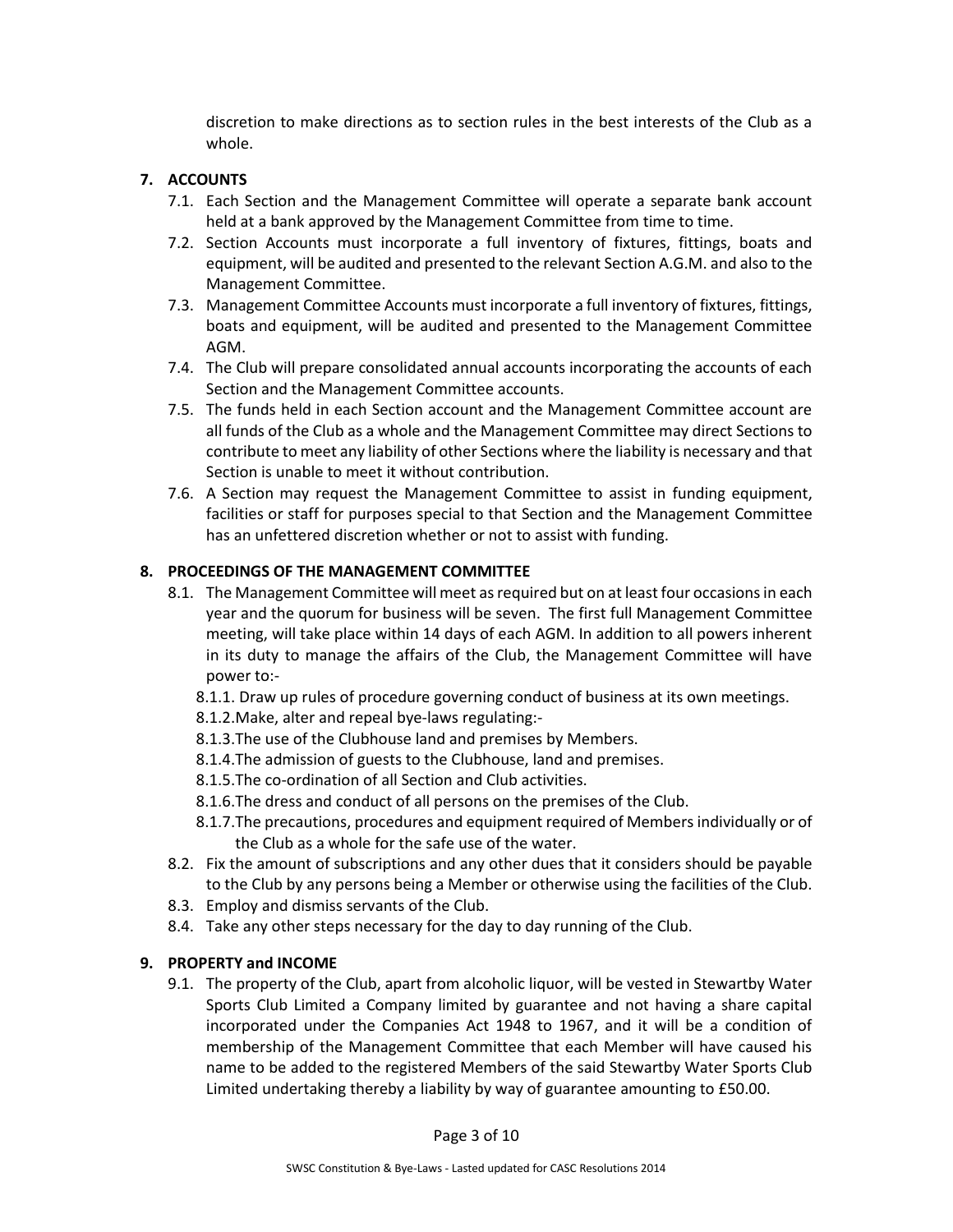- 9.2. Interest in land may be acquired by purchase, lease or licence for the purpose of holding rallies or meetings as permitted by legislation or by Local Planning Authorities or for any other club activities.
- 9.3. The income and property of the Club will be applied solely towards the promotion of its objects as set forth in the Memorandum of Association and no portion thereof will be paid or transferred directly or indirectly by way of dividend, bonus or otherwise by way of profit, to members of the company and no Director of the Company will be paid by salary or fees, or receive any remuneration or other benefit in money or money's worth from the company for discharging his duties as such.
- 9.4. Upon dissolution of the club any remaining assets will be given or transferred for use in a related community sport following consultation with the RYA, British Water Ski and the Angling Trust, or in the case that a related community sport purpose cannot be identified, then to another registered Community Amateur Sport Club or a registered charity, in any event as approved by the Members in general meeting.

## **10. AN ANNUAL GENERAL MEETING OF THE CLUB**

- 10.1. The Annual General Meeting of the Club will be held in the month of April each year (save where that is prevented by matters beyond the control of the Management Committee and in which case should be held as soon as possible thereafter) but the Management Committee will have power to summon a General Meeting of the Club at any time on reasonable notice (such notice will take into account the need to hold the meeting, but will not be less than twenty eight days notice).
- 10.2. The business at such meeting will be the election of Officers and the ratification of members who have been nominated by the Sections to serve on the Management Committee. The approval of the Management Committee Accounts and other items notified on the Agenda. Proposals for election of any Officers will be signed by a Proposer and Seconder and endorsed with the signed consent of the person proposed to stand for election and to undertake the liability as a Member of the Company known as Stewartby Water Sports Club Limited if they should be elected.
- 10.3. The time table of the A.G.M. will be:
	- 10.3.1. Notification of an AGM (by post or email) will not be less than 56 days
	- 10.3.2. All nominations and Proposals and items for the Agenda will be delivered to the Secretary not later than 28 days before the AGM.
	- 10.3.3. The Secretary will send (by post or email) a copy of the Agenda for the meeting together with the Nominations and an official Proxy Form to every Ordinary Member at least 14 days prior to the AGM.
	- 10.3.4. All Proxy votes must be delivered to the Secretary not later than 7 days prior to the AGM.
- 10.4. At any A.G.M. the Chairman will have the unfettered discretion to take any other business that may be proposed to the meeting and a right to adjourn or close the meeting at his discretion.

## **11. EXTRAORDINARY GENERAL MEETINGS**

11.1. The Management Committee will at the request in writing of thirty ordinary members or two fifths of the ordinary members of the Club (which ever will be the lesser number) such notice stating the business for which it is required to convene an Extraordinary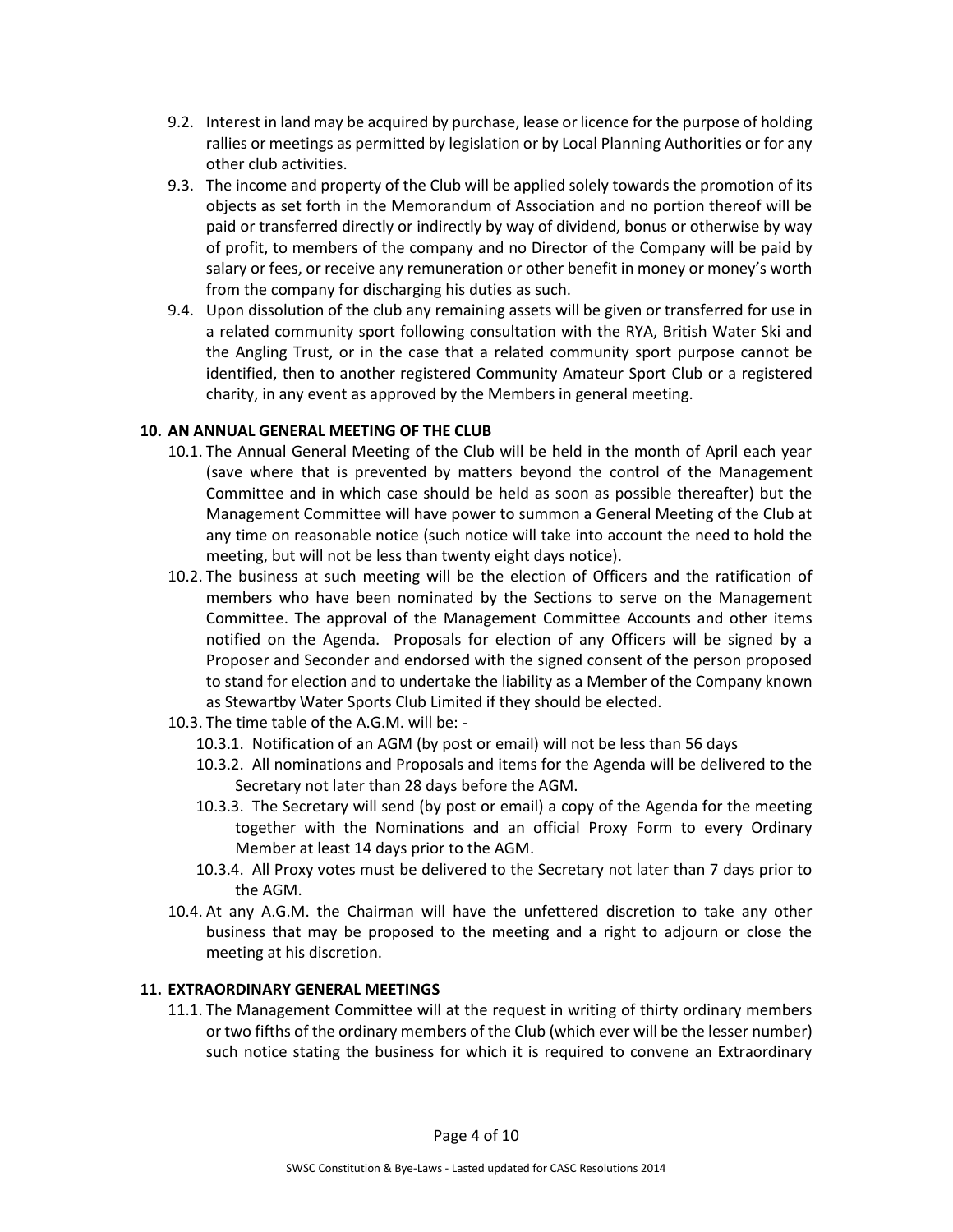General Meeting. The Management Committee will on receipt of such request notify and call such meeting within 28 days from the date of receipt of the request.

# **12. THE PERSONS ENTITLED TO ATTEND AND TO VOTE AT A GENERAL MEETING OF THE CLUB**

- 12.1. Will be Ordinary Members and Officers as previously defined in this Constitution and the Members of the Management Committee will be entitled to attend and vote at a General Meeting.
- 12.2. For the avoidance of doubt, family members will be entitled to just one vote at a General Meeting.
- 12.3. Every Member will have one vote. Members absent from the meeting may vote by proxy using the Club's official Proxy Form. The proxy form will be returned to the Secretary as per 10.3. The Proxy Form must include the option of a "yes" or "no" vote to each proposal
- 12.4. The quorum at the General Meeting will be thirty Members present in person or by proxy.

# **13. AT ALL GENERAL MEETINGS THE CHAIR**

13.1. The Senior Officer of the Club present, or if no Officer be present by an Ordinary Member chosen by the Meeting. Every question (unless otherwise expressly provided by these rules) will be decided by a majority of votes.

## **14. AT ANY MEETING**

- 14.1. (Unless a poll is demanded by ten Members) a declaration by the Chairman that a resolution has been carried by a particular majority will be conclusive, and the numbers voted for and against will be recorded in the minutes of the meeting.
- 14.2. IF A POLL BE DEMANDED
- 14.3. Where ten members request a Poll it shall be taken in such a manner and at such time and place and either immediately or after an adjournment not exceeding seven days as the Chairman of the Meeting directs; and the result of the poll as declared by the Chairman shall be deemed to be the resolution of the Meeting at which the poll was demanded, and the numbers voted for and against shall be recorded in the minutes of the meeting.

# **15. 15. THE PURCHASE OF INTOXICATING LIQUOR**

15.1. The purchase of intoxicating liquor for the supply by the Club will be in the absolute discretion of the Management Committee. All stocks of alcoholic liquor will be acquired and supplied on behalf of the Members.

# **16. THE PERMITTED HOURS FOR THE SUPPLY OF INTOXICATING LIQUOR**

- 16.1. be as permitted by the Club's Club Premises Certificate
- 16.2. The opening hours within the stated time frames shall be at the discretion of the Management Committee.

# **17. COMMISSION ON INTOXICATING LIQUOR**

17.1. No Member will at any time be entitled to receive at the expense of the Club or any Members thereof any commission, percentage or similar payment on or with reference to purchases of intoxicating liquor by the Club; nor will any person directly or indirectly derive benefit from the supply of intoxicating liquor by or on behalf of the Club to Members or guests apart also from any benefit accruing to the Club as a whole and apart

Page 5 of 10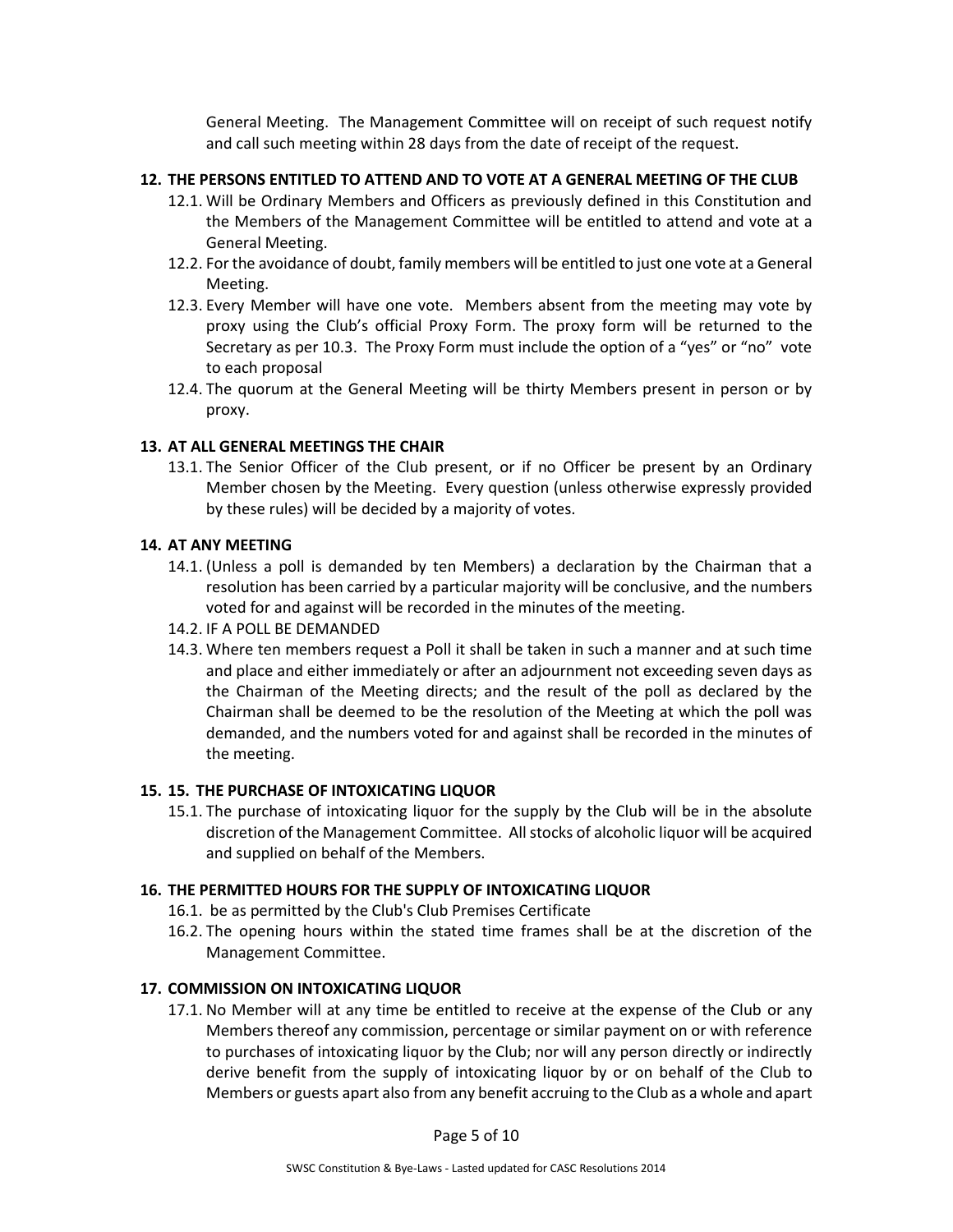from any benefit which a person derives indirectly by reason of the supply giving rise to or contributing to a general gain to the Club.

#### **18. SUBJECT TO ANY RESTRICTIONS**

18.1. Imposed from time to time by the Management Committee alcoholic liquor may be sold for consumption on the premises to persons participating or accompanying persons participating in a regatta, sailing match or competition on that day.

#### **19. NO PERSON UNDER THE AGE OF EIGHTEEN YEARS**

19.1. Will be permitted to supply, purchase or consume intoxicating liquor at the Club premises.

#### **20. COMPLIANCE WITH RULES AND REGULATIONS**

20.1. Every Member on joining the Club undertakes to comply with all the Rules and Bye-Laws of the Club and any refusal or neglect to do so or any other conduct unworthy of a Member will render such Member liable to expulsion.

#### **21. EXPULSION**

21.1. Where five Members of the Club send notice in writing to the Club Secretary signed by all five Members or more stating the circumstances in which a Member should be expelled then the Secretary will give to such Member identified seven days notice of a meeting of the Management Committee and invite the Member to be present at such meeting so that may have the opportunity of explaining or withdrawing from the Club. A Management Committee in accordance with the notice given to the Member will be called and be empowered to decide whether to expel the Member or not. In order to expel the Member it is necessary for a two thirds majority of the Members of the Management Committee to vote for the expulsion of that Member on nondiscriminatory grounds, where continued membership would be likely to be contrary to the best interests of the Club's sports or the good conduct and interests of the Club. Any Member so expelled will have the right of appeal to an Extraordinary General Meeting to be summoned within twenty-eight days of his expulsion when a majority of two thirds of those present will be required to confirm the expulsion. If the expulsion is not confirmed at the Extraordinary General Meeting then the Member will be reinstated.

#### **22. CONSEQUENCCES OF EXPULSION**

22.1. Any Member expelled in accordance with the rules or otherwise ceasing to be a Member of the Club will forfeit all such rights to or claim upon the Club or its property or funds or the subscription they have paid or any claim that they would otherwise have by reason of membership.

#### **23. THE SUBSCRIPTIONS DUE FROM MEMBERS**

23.1. Of any class of the Club will be paid by the 1st day of March in each year and any Member failing to pay any subscription due to the Club by the said day will thereby be deemed to have tendered his resignation from the Club and will thereupon cease to be a Member of the Club or to enjoy any of the privileges attaching to the membership. The financial year of the Club will run from the 1st April until the 31st March.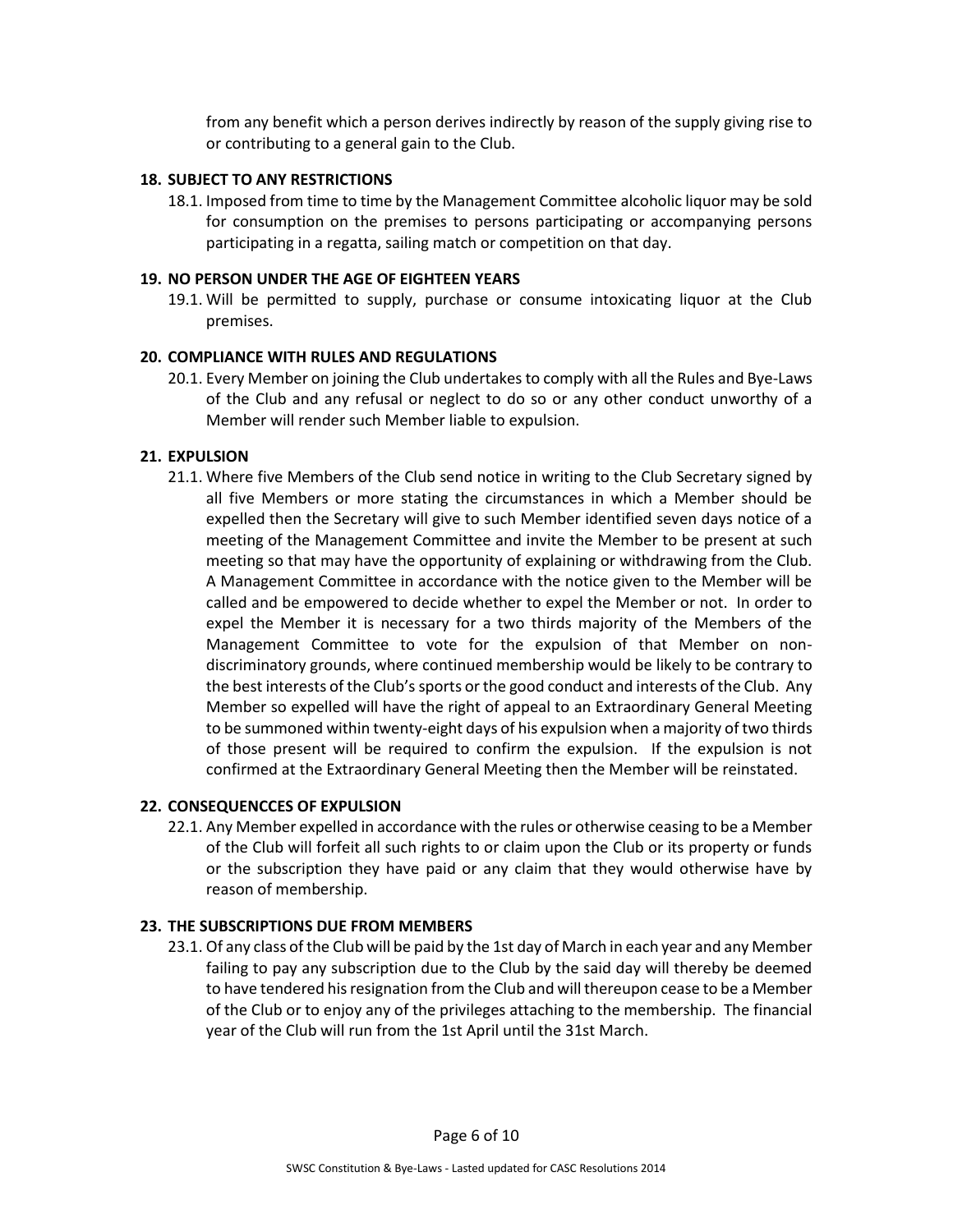## **24. ANY MEMBER SHALL BE ENTITLED TO INTRODUCE GUESTS**

24.1. To the Club providing that no person whose application for membership has been rejected or who has been expelled from the Club shall be introduced as a guest. No guest shall be permitted to partake in the sporting activities of the Club on more than three occasions in any twelve month period. The Member introducing the guest shall enter the name and address of the guest together with his own name in a book which shall be kept at the Clubhouse. No guest shall be permitted to purchase intoxicating liquor in the Club.

#### **25. HONORARY MEMBERS**

- 25.1. Honorary membership of the Club may be conferred upon any member by a majority vote of those present at an Annual General Meeting (AGM) in recognition of someone who has performed an outstanding service, or who has made an outstanding contribution to the Club.
- 25.2. Honorary Members will not be required to pay subscriptions and will have such privileges as the Management Committee will from time to time provide subject only to the Management Committee obtaining the approval of the Club at each A.G.M. of the names of those persons who at that time by invitation enjoying privileges of Honorary Membership and to the A.G.M. approving the terms on which such Honorary Members enjoy their privileges. The total number of Honorary Members will at no time exceed thirty.
- 25.3. Honorary Members will have no rights to vote in General Meetings but otherwise will be entitled to the full privileges of membership.

#### **26. THESE RULES MAY BE ALTERED OR REPEALED**

Or new rules may be made by a resolution of the A.G.M. or at an Extra-Ordinary General Meeting duly summoned for the purpose.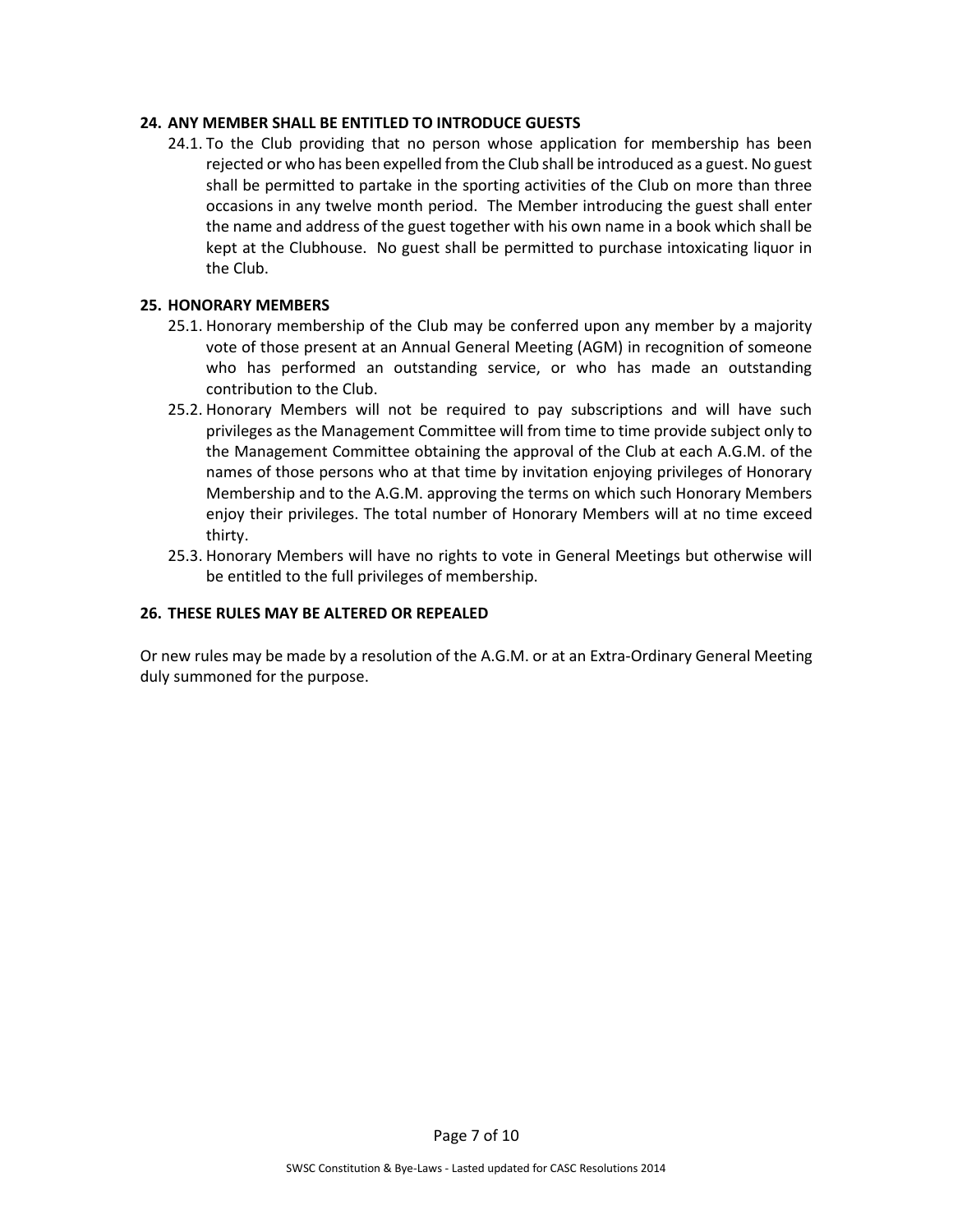# BYE-LAWS

- 1 Only identifiable members will be served at the Bar. Members must be prepared to produce membership cards. Bar staff have authority to refuse service.
- 2. All guests must be signed in the Bar Visitors Book by a member.
- 3. Parents are responsible for the actions and dress of their children.
- 4. No clubhouse property including bottles, glasses, crockery, is to be removed from clubhouse or terrace
- 5. Animals are not allowed in the clubhouse, with the exception of guide dogs. Dogs must be kept on leads while on club premises and are expected not to foul the Club premises or any part of them.
- 6. Members wearing wet or dirty clothing are expected not to use the upholstered chairs or the dry lounge bar area.
- 7. Clothing and other member's property is not to be left in the clubhouse or changing rooms at any time.
- 8. Boats and trailers are not to be parked in the clubhouse car park.
- 9. Roller skates etc., are not to be used in the clubhouse.
- 10. Ball games are not to be played on the clubhouse terrace.
- 11. Table tennis and darts equipment is not for use at weekends when children are likely to be in the clubhouse. Equipment is to be returned and put away by the players after use.
- 12. Camping Bye-laws

(This bye law is **not** intended to restrict the use of overnight shelters by fishing members of the Angling Section).

- a. General Requirements
	- i. Camping is permitted only by prior arrangement with an Officer or Member of the Management Committee and in association with water sports activities.
	- ii. A named member shall be responsible for the meeting or event (the Responsible Person).

Page 8 of 10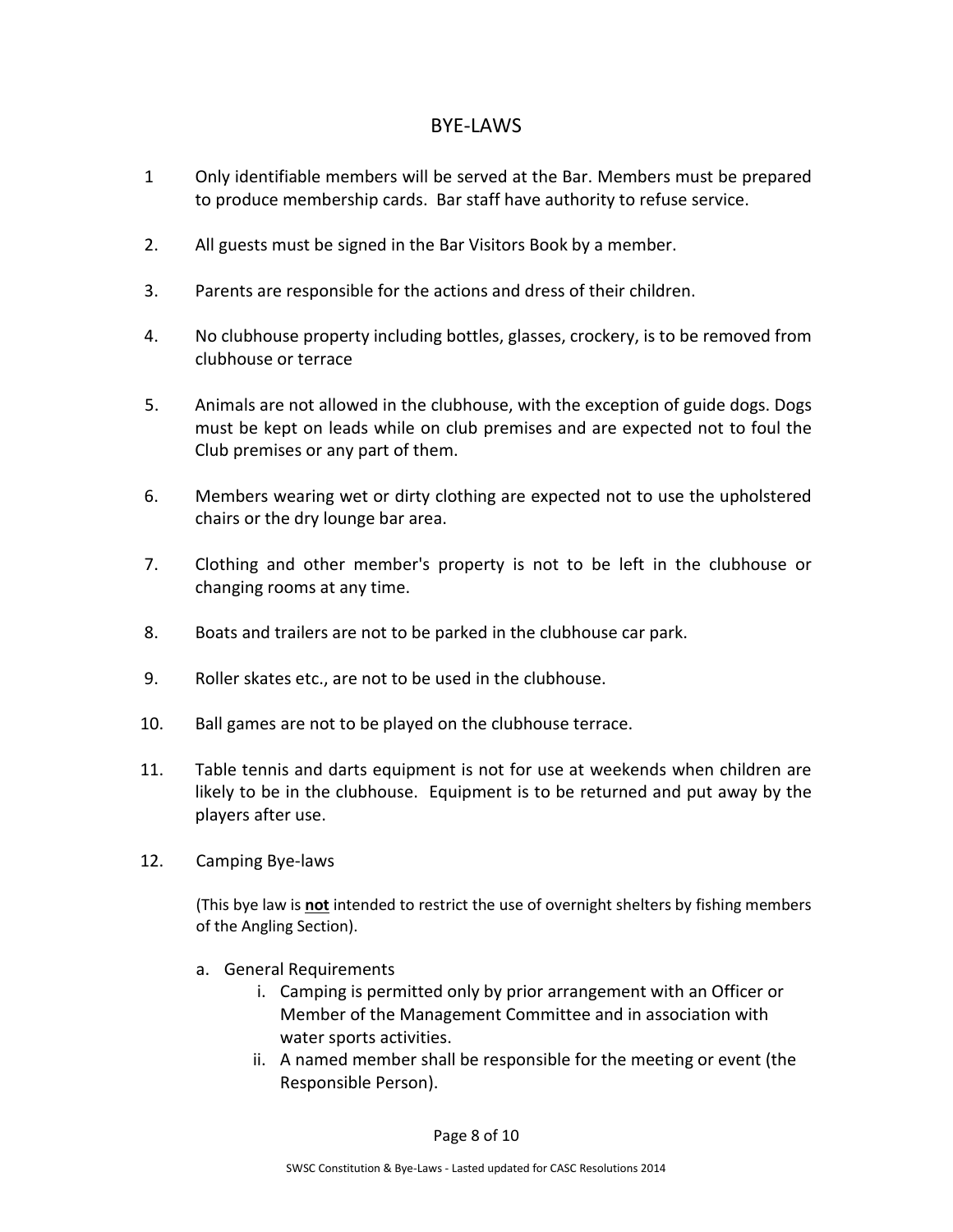- iii. The names of the campers are to be recorded in the Office Diary.
- iv. All campers shall abide by the Countryside Code.
- v. This bye law is not intended to restrict the use of overnight shelters by fishing members of the Angling Section
- b. The venue
	- i. Tents only are permitted on the grass to the north side of club road. Vehicles, trailers and caravans are not to be taken on this area.
	- ii. All caravans and motor-caravans are to use land south of club road.
	- iii. No camping is permitted on the clubhouse lawn between the clubhouse building line and the lake, nor west of the ranch fencing near the ski-launch area except for a single line of tents adjacent to the fence.
- c. Nuisance
	- i. Reasonable steps must be taken to minimise nuisance to local people and deal with ay complaints received.
- d. Road Access
	- i. Care must be taken when entering or leaving the site, especially when towing.
	- ii. The club road, dinghy-park access road and access to the ski/power launch area must be kept clear.
- e. Spacing and Density
	- i. The distance between each unit must be at least 3m in order to minimize the risks to other units in the event of fire.
	- ii. Tents (except pup tents) shall be segregated from Touring Caravans and Motor Homes by at least 6m.
- f. Fire Precautions
	- i. Fire Extinguishing equipment shall be provided on site.
	- ii. Open Fires are not permitted
	- iii. BBQ apparatus within camping areas shall be lit only with the permission of the Responsible Person
- g. Chemical Toilets and Waste Water
	- i. Chemical toilets and waste water must be disposed of at the designated points.
	- ii. Extreme care must be taken not to pollute the lake or water courses.
	- iii. The clubhouse facilities are restricted to toilets and showers etc. There is no washing-up facility.
- h. Refuse Disposal
	- i. All rubbish must be disposed of carefully and at the designated disposal area adjacent to the clubhouse.
	- ii. When striking camp, all litter must be collected and disposed of.
- 13. Clubhouse facilities required for meetings and special activities are to be booked with Secretary in advance together with a deposit

Page 9 of 10